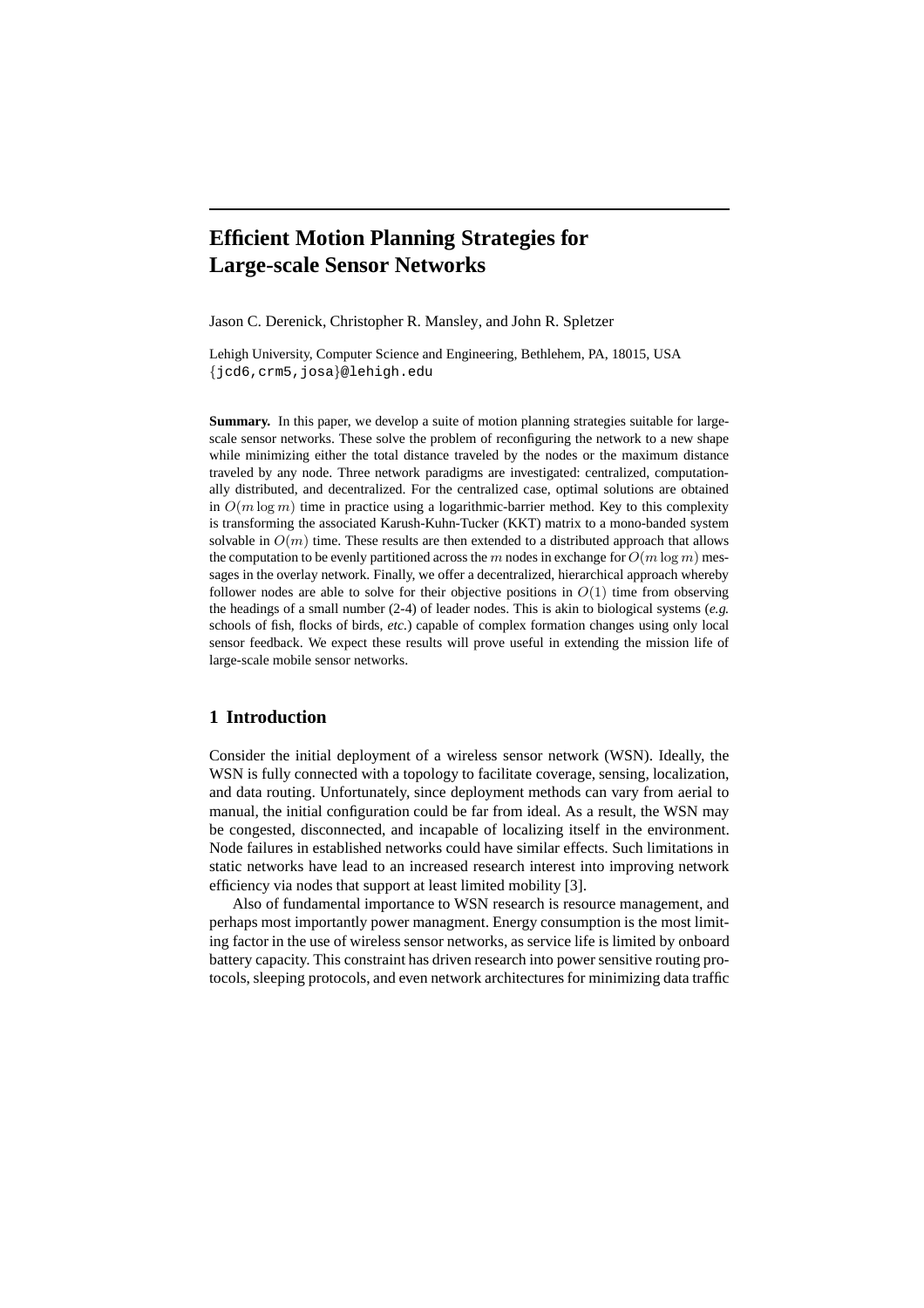[1, 2, 12]. It would only seem natural then to develop motion planning strategies with similar performance objectives.

In this vein, we propose a set of *motion planning strategies* that allow a mobile network to reconfigure to a new geometry while minimizing the total distance the nodes must travel, or the maximum distance that any node must travel. We believe a suite of strategies is critical due to the proliferation of non-standard sensor network architectures which are often implementation specific. As such, we provide centralized, computationally distributed, and decentralized approaches suitable for use with large-scale sensor network architectures. Each is computationally efficient, and without onerous communication overhead. We expect these results will be useful for extending the mission life of large-scale mobile networks.

# **2 Related Work**

Changes to the environment, mission objectives, and node failures are all factors that can contribute to need for reconfiguring a sensor network. However, tolopology changes can also be driven by performance objectives. For example, Cortes *et al* applied optimization based techniques to motion planning for improving network coverage [8]. Similarly, Zhang and Sukhatme investigated using motion to control node density [23]. The work of Hidaka *et al* investigated deployment strategies for optimizing localization performance [18], while the work of Butler and Rus was motivated by event monitoring using constrained resources [7].

There has also been extensive research in "collective" robot motion within the control community. Feddema *et al.* applied decentralized optimization based control to solve a variety of multi-robot problems [13]. Also worth noting is work in the areas of formation control [24], conflict resolution [19], and cooperatice control [4]. A recent survey/tutorial outlining additional relevant work within each of these areas can be found in [14].

In contrast to these efforts, the focus of our work is efficient motion planning strategies suitable for large-scale networks. Given initial and objective network geometries, we determine how to optimally reposition each node in order to achieve the objective configuration while minimizing the distances that the nodes must travel. The objective positions can then be fed to appropriate controllers to drive the nodes to their desired destinations. When servo/actuator costs dominate the power budget, such approaches can dramatically improve the network mission life. We also emphasize applicability to large-scale systems. Our methods scale well in terms of both computational and message complexity to ensure that advantages gained through efficient motion planning are not compromised by excessive computation or routing requirements. Finally, we provide centralized, computationally distributed, and decentralized models to support the diverse array of WSN architectures.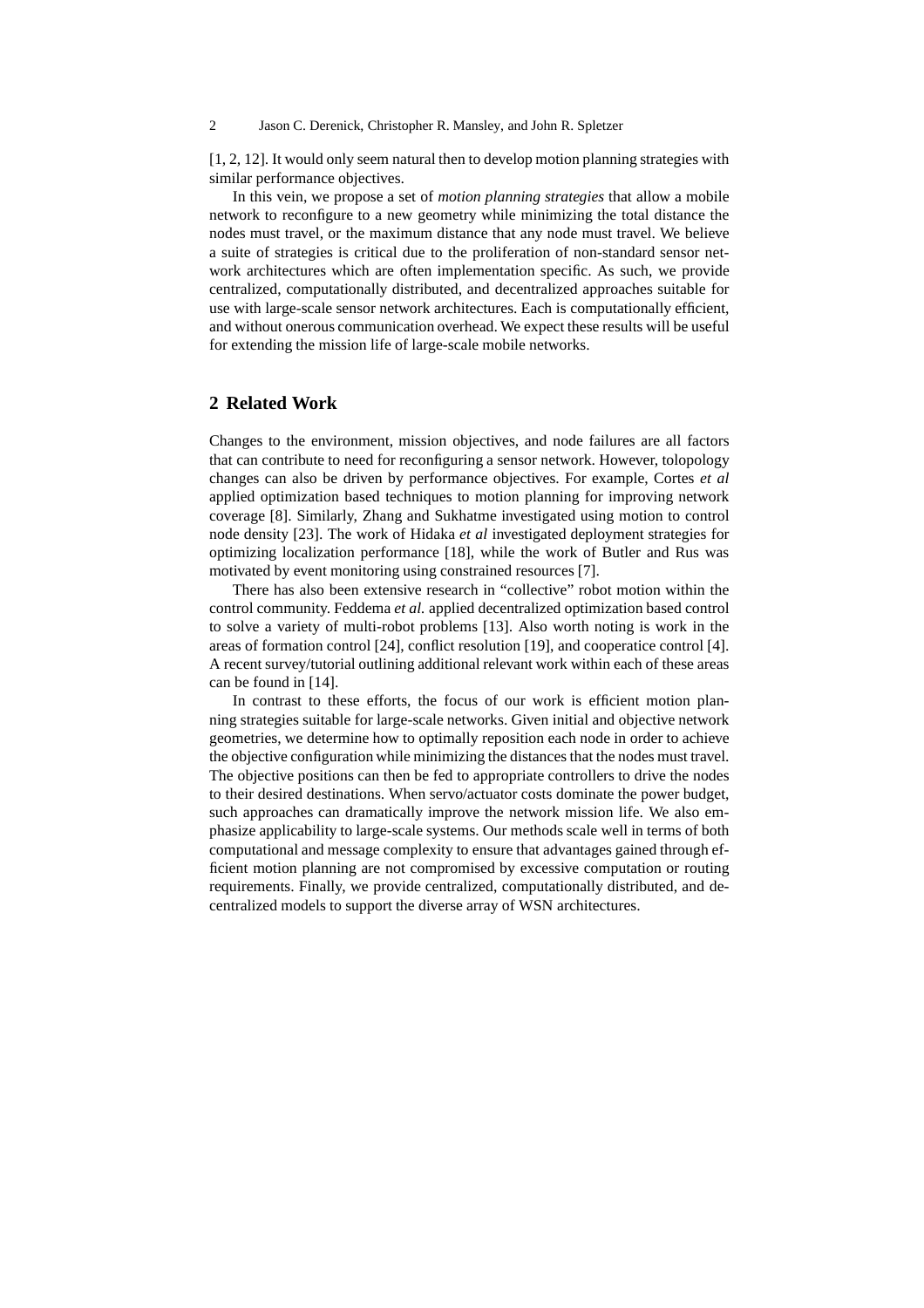# **3 The Motion Planning Problem**

In developing our motion planning strategies, we leverage results from our previous work [22] where it was shown that the *shape* of a robot formation could be expressed as the set of linear equality constraints

$$
\| s_2 - s_1 \| (q_i^x - q_1^x) - (s_i^x, s_i^y)^T (q_2 - q_1) = 0, \quad i = 3...m
$$
  

$$
\| s_2 - s_1 \| (q_i^y - q_1^y) - (s_i^y, s_i^x)^T (q_2 - q_1) = 0, \quad i = 3...m
$$
 (1)

where  $Q = [q_1, \ldots, q_m]^T \in \mathbb{R}^{m \times 2}$  denote the concatenated coordinates of the objective formation shape,  $S = [s_1, \ldots, s_m]^T \in \mathbb{R}^{m \times 2}$  represents an instance or an *icon* of our objective shape, and the  $(x, y)$  superscripts denote the specific Euclidean coordinate.

These constraints define the equivalence class of the full set of similarity transformations of the formation. Thus, if an objective shape  $Q$  and an icon  $S$  satisfy these constraints, the two shapes are equivalent under the Euclidean similarity transformations of translation, rotation and scaling. This is a traditional definition of shape employed in statistical shape analysis [11]. So, given an initial formation position  $P = [p_1, \ldots, p_m]^T \in \mathbb{R}^{m \times 2}$ , and an objective shape icon S, the problem becomes finding the set of objective positions  $Q \sim S$  such that

\n- 1. 
$$
\max \|q_i - p_i\|
$$
 is minimized for  $i = 1, \ldots, m$  OR
\n- 2.  $\sum_{i=1}^{k} \|q_i - p_i\|$  is minimized.
\n

In other words, if the network were given an objective icon  $S$ , it must determine the objective positions for each node that minimize the maximum distance or the total distance the nodes must travel, and where the final shape  $Q$  is equivalent to  $S$ .

Since the constraints are linear in  $Q$ , the problems can be modeled as the respective second-order cone programs (SOCPs)

$$
\min_{q,t_1} t_1 \qquad \min_{q,t} \sum_{i=1}^k t_i
$$
\n
$$
\text{s.t. } \|q_i - p_i\|_2 \le t_1, \qquad \text{s.t. } \|q_i - p_i\|_2 \le t_i
$$
\n
$$
Aq = 0 \qquad (2)
$$

for  $i = 1, \ldots, m$  and where the A matrix corresponds to the constraint set defined by (1). Since the SOCPs are convex, a local minimum corresponds to a global minimum. This allows optimal solutions to be obtained through a variety of methods such as descent techniques or (more efficiently) by interior point methods (IPMs). While primal-dual IPMs represent perhaps the most efficient algorithms, we employ a simpler barrier IPM. It provides good computational complexity in practice, and as we shall see lends itself to a computationally distributed implementation.

Finally, we should note that in the interest of brevity the results presented here focus on the SOCP for the *mini-max* distance metric as defined in Equation 2 (left). Similar results for the total distance metric can be found in the extended technical report version of this paper [10].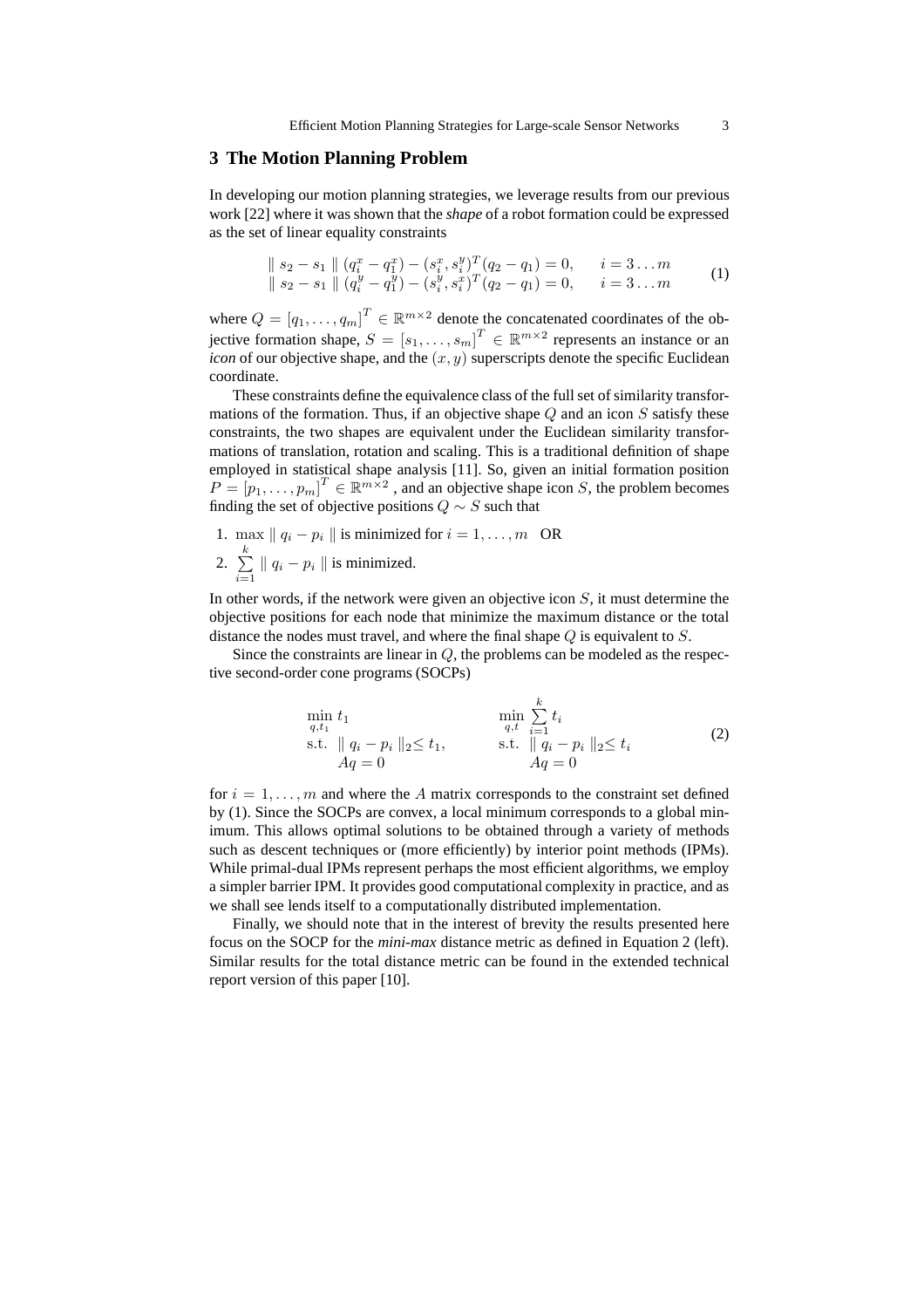## **4 A Centralized Approach**

Centralized approaches are appropriate for hierarchical network architecures such as the TENET [12]. In this paradigm, more powerful "master" nodes execute all computationally complex algorithms, while the small-form-factor (SFF) motes merely provide data input. Thus for the motion planning problem, master nodes acting as cluster heads would calculate the objective positions for the cluster and communicate these to the SFF nodes. While simple in design, the hierarchy requires that algorithms scale scale well computationally with the size of the network.

To address this, we solve the motion planning problem by adapting the logarithmic penalty-barrier approach [5]. Like other IPMs, the complexity is largely defined by solving a linear system of equations. In this case, Equality-constrained Newton's method (ENM) is used for internal minimization and the linear system is in KKT form. We show that by reformulating the SOCP, we can band the KKT matrix to solve the system in  $O(m)$  time via algorithms that exploit knowledge of matrix bandwidth. Furthermore, we show empirically that the total number of iterations required to reduce the duality gap to a desired tolerance is  $O(\log m)$ . The result is a simple IPM that in practice solves the shape problems in order  $O(m \log m)$  time.

### **4.1 Reformulating the Shape Problems**

The original shape problem can be restated in a relaxed form suitable for solving via the barrier approach. Conversion requires augmenting the objective function given in (2) with the log-barrier terms corresponding to the problem's conic constraints. The problem is restated in its equivalent form as follows:

$$
\min_{q,t_1} \tau t_1 - \sum_{i=1}^{m} \log (t_1^2 - u_i^T u_i)
$$
\n
$$
\text{s. t. } Aq = 0
$$
\n
$$
u_i = q_i - p_i
$$
\n(3)

For the sake of clarity, the linear constraint  $u_i = q_i - p_i$  is included; however, it is assumed that it will be eliminated by substitution upon implementation.

# **4.2 Banding the KKT System**

Noting that the KKT system for the shape problem is symmetric indefinite, we employ Gaussian elimination with non-symmetric partial pivoting. The performance of Gaussian elimination suffers significantly due to fill-in when the linear system in question features dense rows and/or columns [21]. Observing the non-zero dot-plot of the nominal KKT formulation given in Figure 1 (left), it is evident that (3) does not facilitate efficient solving due to the dense features. As our objective is to make the KKT system banded so that it can be solved in  $O(m)$  [20], we restate the problem in the following equivalent form: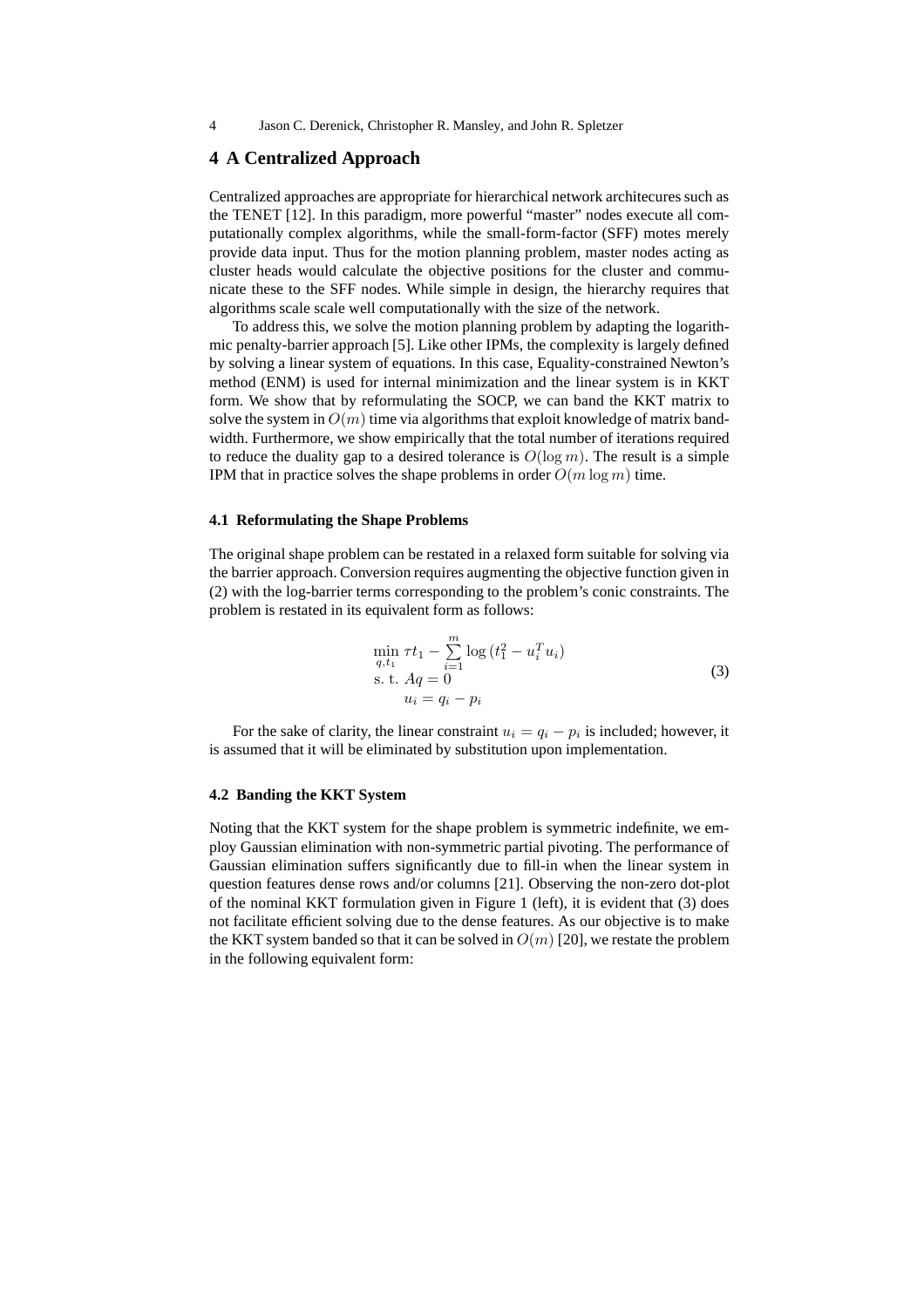

**Fig. 1.** The dot plots of the KKT systems for the unregulated orientation/scale shape problem. The pattern corresponds to a system of 25 nodes in  $\mathbb{R}^2$ . (Left) KKT system sparsity structure for the maximum distance metric problem. (Center) Augmented KKT system sparsity structure. (Right) The banded KKT system with a lower and upper bandwidth of 8.

$$
\min_{q,t} \frac{\tau}{m} \sum_{i=1}^{m} t_i - \sum_{i=1}^{m} \log (t_i^2 - u_i^T u_i)
$$
\ns. t.  $Aq = 0$   
\nt<sub>i+1</sub> = t<sub>i</sub>,   
\n $d_{2i+1} = d_{2i-1}$ ,   
\ni = 1,..., m - 1  
\n $d_{2i+1} = d_{2i-1}$ ,   
\ni = 1,..., m - 3  
\n $d_2(i+1) = d_{2i}$ ,   
\ni = 1,..., m - 3  
\ni = 1,..., m - 3  
\ni = 1,..., m - 3  
\ni = 1,..., m - 3  
\ni = 1,..., m  
\nd<sub>1</sub> = q<sub>1</sub>  
\nd<sub>2</sub> = q<sub>2</sub>

Observe that the objective has changed from (3); however, we see that both forms are equivalent since:

$$
\frac{\tau}{m} \sum_{i=1}^{m} t_i = \frac{\tau}{m} \sum_{i=1}^{m} t_i = \left(\frac{\tau}{m}\right) m t_1 = \tau t_1
$$
\n(5)

The first equality holds due to the equality constraints placed on  $t_i$ .

Given this formulation, our claim is that the system can be made banded. In order to show the validity of this statement, we begin by defining the nominal solution vector for the KKT matrix. It is given as follows:

$$
\left[\delta\eta_1^T, \delta\eta_2^T, \delta\kappa_1^T, \dots, \delta\kappa_{(m-2)}^T, \mu^T\right]^T
$$
\n
$$
\delta\eta_i = \begin{bmatrix} \delta q_i \\ \delta t_i \end{bmatrix} \delta\kappa_i = \begin{bmatrix} \delta d_{2(i-1)+1} \\ \delta d_{2(i-1)+2} \\ \delta\eta_{(i+2)} \end{bmatrix} \mu = \begin{bmatrix} w_1 \\ \vdots \\ w_{7m-13} \end{bmatrix}
$$
\n(6)

and the  $\delta$  variables correspond to the primal Newton step components associated with each of the respective system variables.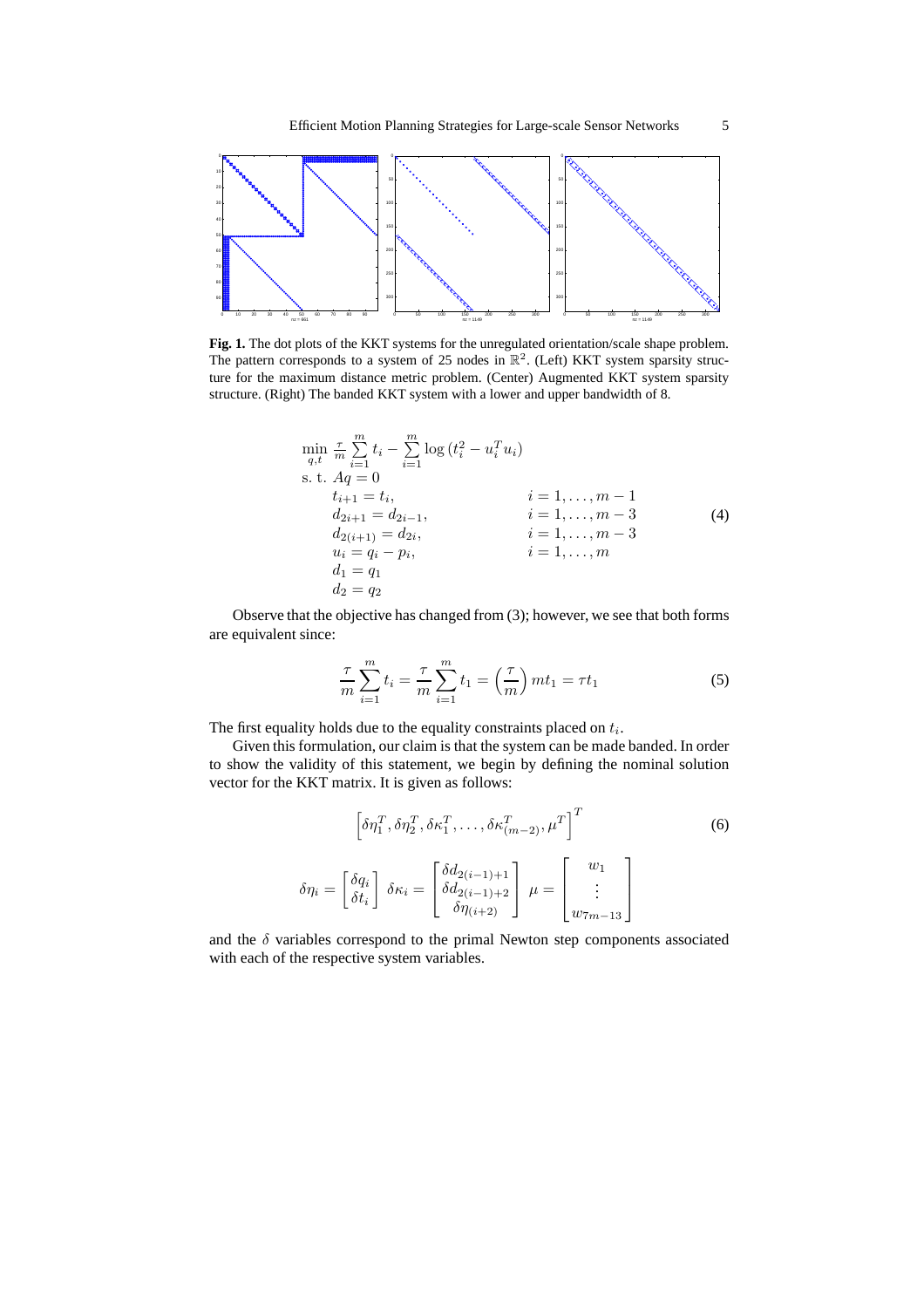Given the new objective function and assuming the shape problem's solution vector permutation corresponds with the permutation yielding (6), the Hessian for our problem is now:

$$
H = \begin{bmatrix} \psi_1 & \dots & 0 \\ \psi_2 & & & \\ \vdots & \psi_3 & \vdots \\ 0 & \dots & \psi_m \end{bmatrix}
$$
(7)  

$$
\psi_i = \nabla^2 \phi(u_i, t_i), \ i \in \{1, 2\}
$$
  

$$
\psi_i = \begin{bmatrix} 0_{4 \times 4} & 0_{4 \times 3} \\ 0 & \nabla^2 \phi(u_i, t_i) \end{bmatrix}, \ i \in \{3, \dots, m\}
$$

where  $\nabla^2 \phi(u_i, t_i)$  is defined as in [16] with  $u_i = q_i - p_i$ . Notice that the Hessian is block-diagonal and separable. This differs from the nominal Hessian form, which features a dense row and column corresponding to  $t_1$ . This is evident by observing the upper left quadrant (defined by  $H$ ) of the KKT system presented in Figure 1 (left).

 $0_{3\times 4} \nabla^2 \phi(u_i,t_i)$ 

Similarly, we can eliminate the dense columns and rows in  $A$  (and  $A<sup>T</sup>$ ) by introducing  $2(m-2)$ ,  $d_i$  variables along with their associated  $4(m-3)$  equality constraints. Doing so allows us to rewrite (1) as

$$
q_i^x - d_j^x = \frac{s_i^x}{\|s_2\|} \left( d_{j+1}^x - d_j^x \right) - \frac{s_i^y}{\|s_2\|} \left( d_{j+1}^y - d_j^y \right) \tag{8}
$$

$$
q_i^y - d_j^y = \frac{s_i^x}{\|s_2\|} \left( d_{j+1}^y - d_j^y \right) + \frac{s_i^y}{\|s_2\|} \left( d_{j+1}^x - d_j^x \right) \tag{9}
$$

for  $i = 3, \ldots, m$ , and  $j = 2(i-3)+1$ . By reformulating the linear shape constraints in this fashion, we are now able to construct A as a *pseudo-banded* system. We say pseudo-banded because the matrix is non-square but features a band-like structure.

We now define the nominal form of the linear constraint matrix, A. We begin by defining the constraints associated with  $q_1$  and  $q_2$  as follows:

$$
Q_1 \triangleq q_1^x = d_1^x
$$

$$
Q_2 \triangleq q_1^y = d_1^y
$$

$$
Q_3 \triangleq t_1 = t_2
$$

$$
Q_4 \triangleq q_2^x = d_2^x
$$

$$
Q_5 \triangleq q_2^y = d_2^y
$$

Similarly, for  $3 \le i \le (m-1)$ , we define the constraints associated with  $q_i$  as: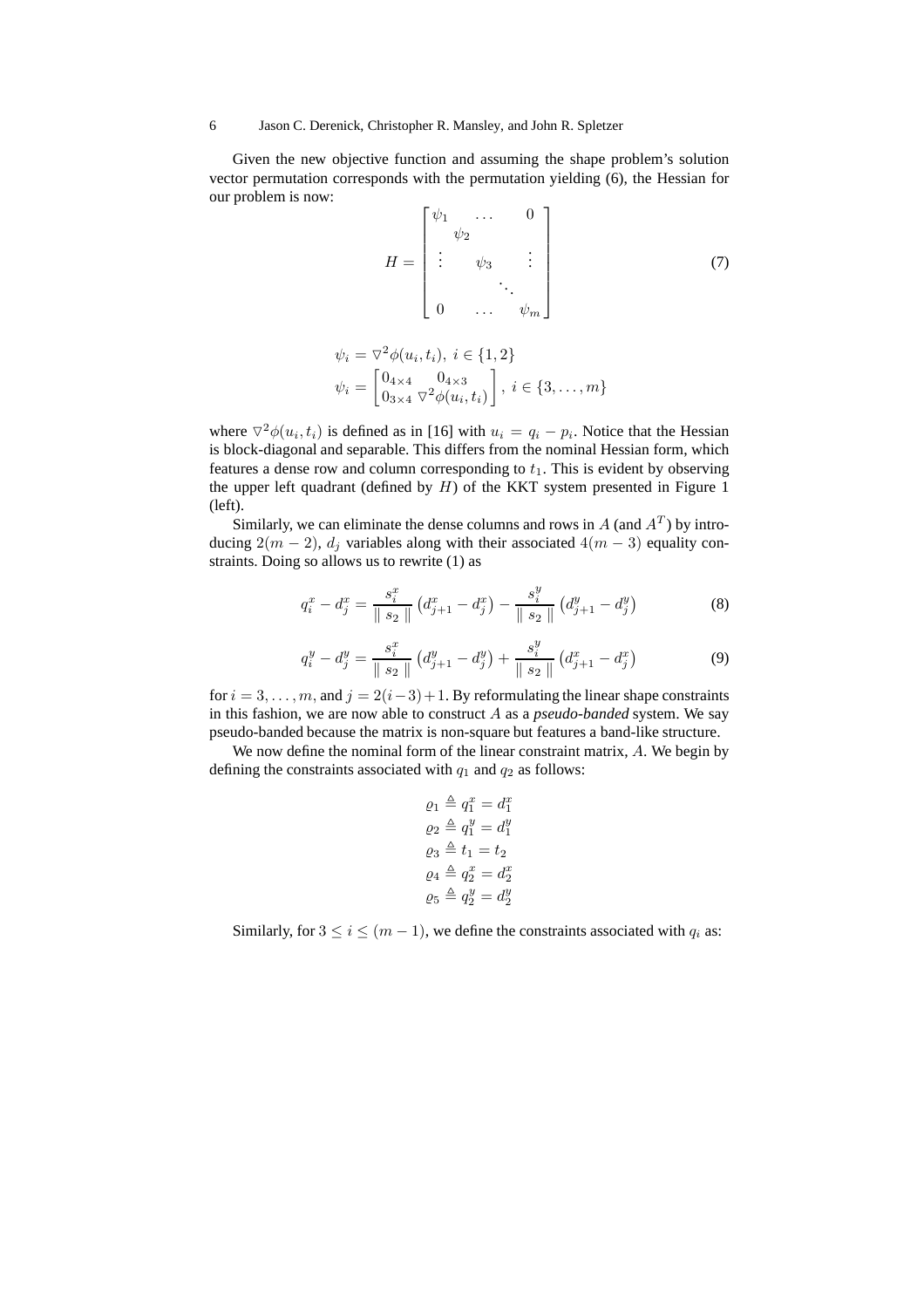$$
\varphi_{i_1} \triangleq q_i^x - d_j^x = \beta_1 (d_{j+1}^x - d_j^x) - \beta_2 (d_{j+1}^y - d_j^y)
$$
  
\n
$$
\varphi_{i_2} \triangleq q_i^y - d_j^y = \beta_1 (d_{j+1}^y - d_j^y) + \beta_2 (d_{j+1}^x - d_j^x)
$$
  
\n
$$
\varphi_{i_3} \triangleq t_i = t_{i-1}
$$
  
\n
$$
\varphi_{i_4} \triangleq d_{j+2}^x = d_j^x
$$
  
\n
$$
\varphi_{i_5} \triangleq d_{j+2}^y = d_j^y
$$
  
\n
$$
\varphi_{i_6} \triangleq d_{j+3}^x = d_{j+1}^x
$$
  
\n
$$
\varphi_{i_7} \triangleq d_{j+3}^y = d_{j+1}^y
$$

where  $\beta_1 = \frac{s_i^x}{\|s_2\|}, \beta_2 = \frac{s_i^y}{\|s_2\|}$ , and j is as previously defined. Finally, we associate  $q_m$  with the remaining three constraints:

 $\overline{\phantom{a}}$ 

$$
\varphi_{m_1} \triangleq q_m^x - d_j^x = \beta_1 \left( d_{j+1}^x - d_j^x \right) - \beta_2 \left( d_{j+1}^y - d_j^y \right)
$$
  

$$
\varphi_{m_2} \triangleq q_m^y - d_j^y = \beta_1 \left( d_{j+1}^y - d_j^y \right) + \beta_2 \left( d_{j+1}^x - d_j^x \right)
$$
  

$$
\varphi_{m_3} \triangleq t_m = t_{m-1}
$$

where  $\beta_1 = \frac{s_m^2}{\|s_2\|}, \beta_2 = \frac{s_m^y}{\|s_2\|}, \text{ and } j = 2(m-3) + 1.$ 

Given these definitions, we define the following nominal row permutation for the linear constraint (coefficient) matrix A as:

$$
\begin{bmatrix}\n\vartheta^T, \varkappa_1^T, \dots, \varkappa_{(m-1)}^T, \varsigma^T\n\end{bmatrix}^T
$$
\n(10)\n
$$
\vartheta = \begin{bmatrix}\n\varrho_1 \\
\varrho_2 \\
\varrho_3 \\
\varrho_4 \\
\varrho_5\n\end{bmatrix} \varkappa_i = \begin{bmatrix}\n\varphi_{(i+2)_1} \\
\varphi_{(i+2)_2} \\
\varphi_{(i+2)_4} \\
\varphi_{(i+2)_5} \\
\varphi_{(i+2)_6} \\
\varphi_{(i+2)_7}\n\end{bmatrix} \varepsilon = \begin{bmatrix}\n\varphi_{m_1} \\
\varphi_{m_2} \\
\varphi_{m_3}\n\end{bmatrix}
$$

Notice that all of the primal constraints defined in (4) have been included in A.

Given the definitions of  $A$  and  $H$ , the banded KKT system can now be constructed. Symmetrically applying the permutation that yields the following KKT system solution vector ordering:

$$
\left[\lambda^T, \xi_1^T, \dots, \xi_{(m-3)}^T, \chi^T\right]^T
$$
\n(11)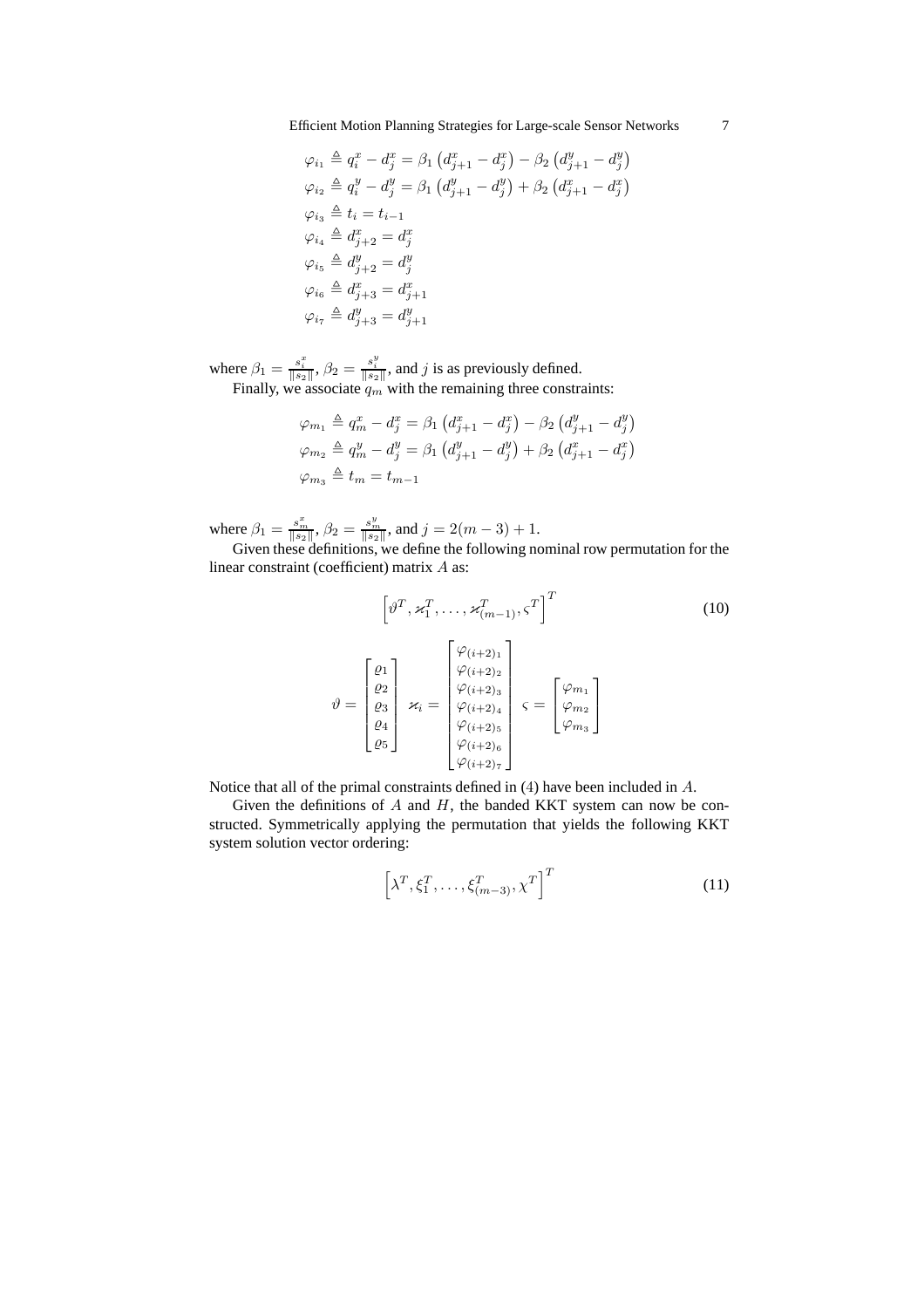| $\lambda =$ | $\delta q_1$<br>$\delta t_1$<br>$w_1$<br>$w_5$<br>$\delta q_2$ | $\xi_i =$ | $\int \delta d_{2(i-1)+1}$<br>$\delta d_{2(i-1)+2}$<br>$w_{6+7(i-1)}$<br>$w_{12+7(i-1)}$<br>$\delta q_{(i+2)}$ | $\delta d_{2m-5}$<br>$\delta d_{2m-4}$<br>$w_{7m-15}$<br>$w_{7m-14}$<br>$w_{7m-13}$<br>$\delta q_m$<br>$\delta t_m$ |  |
|-------------|----------------------------------------------------------------|-----------|----------------------------------------------------------------------------------------------------------------|---------------------------------------------------------------------------------------------------------------------|--|
|             | $\delta t_2$                                                   |           | $\delta t_{(i+2)}$                                                                                             |                                                                                                                     |  |

produces a mono-banded system with total bandwidth  $\sigma \leq 17$ . Notice that permuting the KKT system in this way preserves symmetry. As such, its upper bandwidth,  $b_u$ , is equal to its lower bandwidth,  $b_l$  (both having a value of 8).

In Figure 1 (center), we show the standard form KKT system constructed from the Hessian given by (7) and the linear constraints given in (4). The constraints (appearing in the lower-left quadrant) are permuted to correspond with (10). Notice that A (and  $A<sup>T</sup>$ ), in its nominal form, resembles a banded system. Taking the KKT system in this form and symmetrically permuting its rows and columns according to (11) yields the mono-banded system appearing in Figure 1 (right). The system corresponds to a team of 25 agents dispersed in  $SE(2)$ . It can now be efficiently solved in  $O(m)$  using a band-diagonal LU-based solver [20].

## **4.3 Complexity of the Shape Problem in Practice**

In the previous section, we proved that the KKT system for our motion planning problem can be solved in  $O(m)$  operations. We now show empirically that this enables the SOCP to be solved in  $O(m \log m)$  operations in practice.

**Experimental Setup:** In order to quantify the performance of this approach, 10,000 instances of the motion planning problem were solved using an implementation of the barrier algorithm for SOCPs outlined in [5]. Values of  $m$  were considered between 10 and 1000 using a step size of 10. For each value of  $m$ , a total of 100 random shape SOCPs were generated for solving. This yielded a total of 10,000 random problem instances. Of those instances, one problem could not be solved due to an ill-conditioned KKT system. The validity of our implementation was established by comparing obtained results against those of the Mosek industrial solver [17].

**Outer Iteration Complexity:** In order to characterize the algorithm's complexity, we consider the total number of Newton iterations required to reach optimality. In [5], it is shown that the total number of barrier iterations grows with  $\log m$ , and the number of Newton iterations per barrier iteration grows with  $m$ . As such, a conservative bound of  $O(m \log m)$  can be placed on the total number of Newton iterations. However, our empirical results show that the number of Newton iterations required per barrier iteration remains constant, resulting in a total number of iterations that grows as  $O(\log m)$  in practice.

Figure 2 (left) shows the mean number of Newton iterations required per barrier iteration. We see that the number essentially remains constant for  $m \geq 50$ . The tightness of the distributions suggests the number of iterations will be  $\approx 4$ , regardless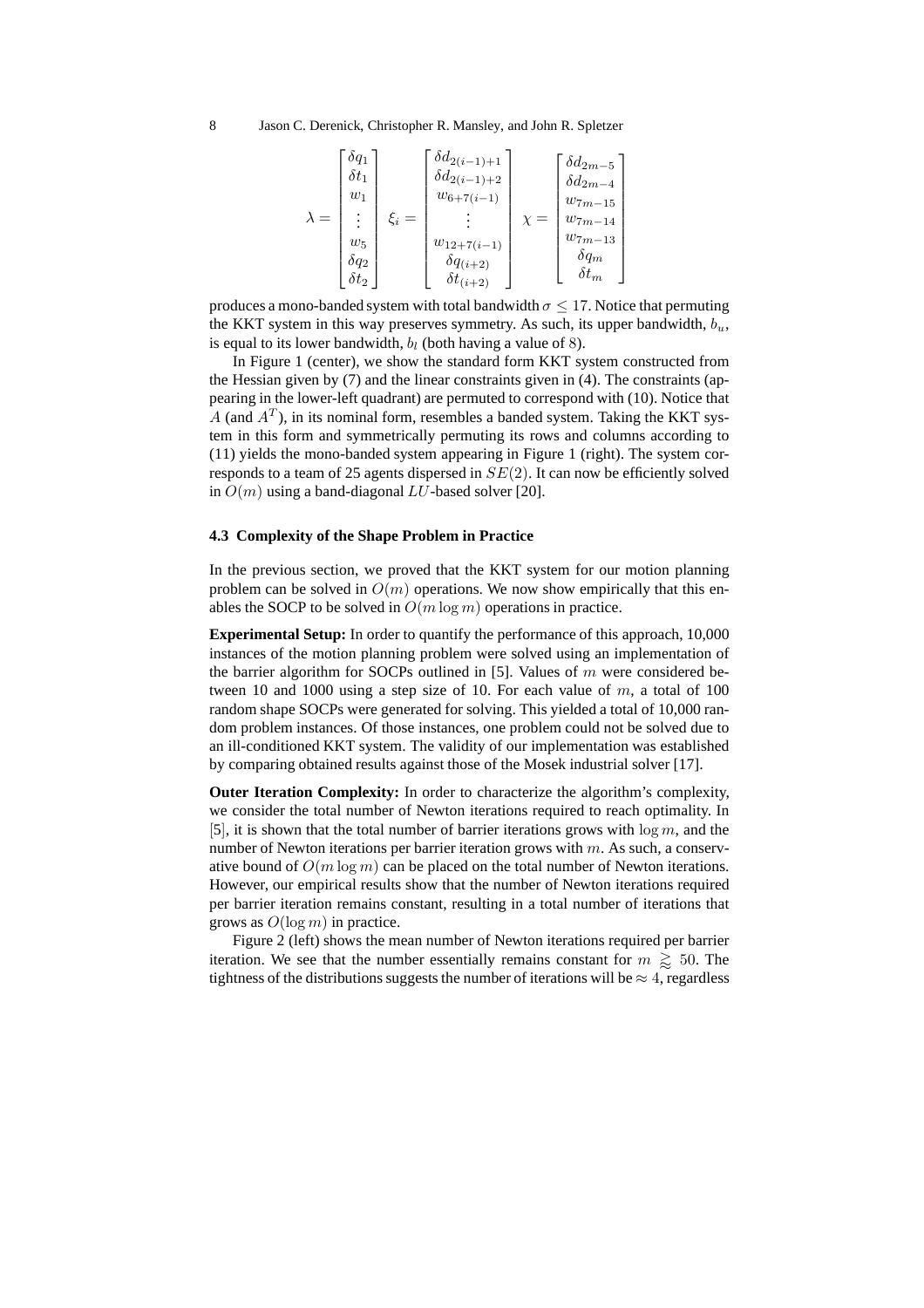

**Fig. 2.** (Left) The mean number of Newton iterations per barrier iteration and BTLS iterations per Newton iteration as a function of m. Error bars signify a single standard deviation for each sample set. (Right) The mean total number of Newton iterations required to reduce the duality gap to within 10<sup>−</sup><sup>4</sup> of optimality. These indicate a linear per-iteration complexity, with an iteration complexity of  $O(\log m)$  for a total expected complexity of  $O(m \log m)$ .

of the value of  $m$ . Given this result and noting that the barrier algorithm terminates after  $O(\log m)$  steps [5], we see that a better estimate for the total number of Newton iterations required to solve the motion planning problem is  $O(\log m)$  in practice. This is corroborated by our empirical results shown in Figure 2 (right).

**Per-Iteration Complexity:** Since Equality-constrained Newton's Method (ENM) is employed, three main steps define the per-iteration complexity: 1) Solving the KKT system, 2) Computing the Newton Decrement and 3) Performing a Back-tracking Line Search (BTLS). We have shown previously that the KKT system can be solved in  $O(m)$  operations. For computing the Newton decrement, recall that the relaxed problem yields a block-diagonal, separable Hessian. Given knowledge of the blockwidth, it is trivial to exploit this information in order to yield an  $O(m)$  matrix-vector multiplication routine.

The final step is determining the complexity associated with using BTLS to compute the desired step length. From the definition of BTLS (see [5]), the number of iterations per Newton iteration is not obvious (as a function of  $m$ ) since it largely depends on the objective function definition. However, each BTLS iteration corresponds to vector addition and evaluating the gradient, which can trivially be done in  $O(m)$  time. Furthermore, Figure 2 (left) indicates that the mean number of BTLS iterations executed per Newton iteration is *less than 1 for all considered values of*  $m$ . This implies that a unit step size typically provides a sufficient decrease that ultimately satisfies Wolfe's condition. Considering the distributions (indicated via the single standard deviation bars), we can expect each Newton iteration to require only one or two BTLS iterations.

These empirical results, in conjunction with our previous analysis, suggests that the per-iteration complexity grows linearly with  $m$ . Thus, solving the SOCP for our centralized motion planning strategy will typically require only  $O(m \log m)$  basic operations in practice.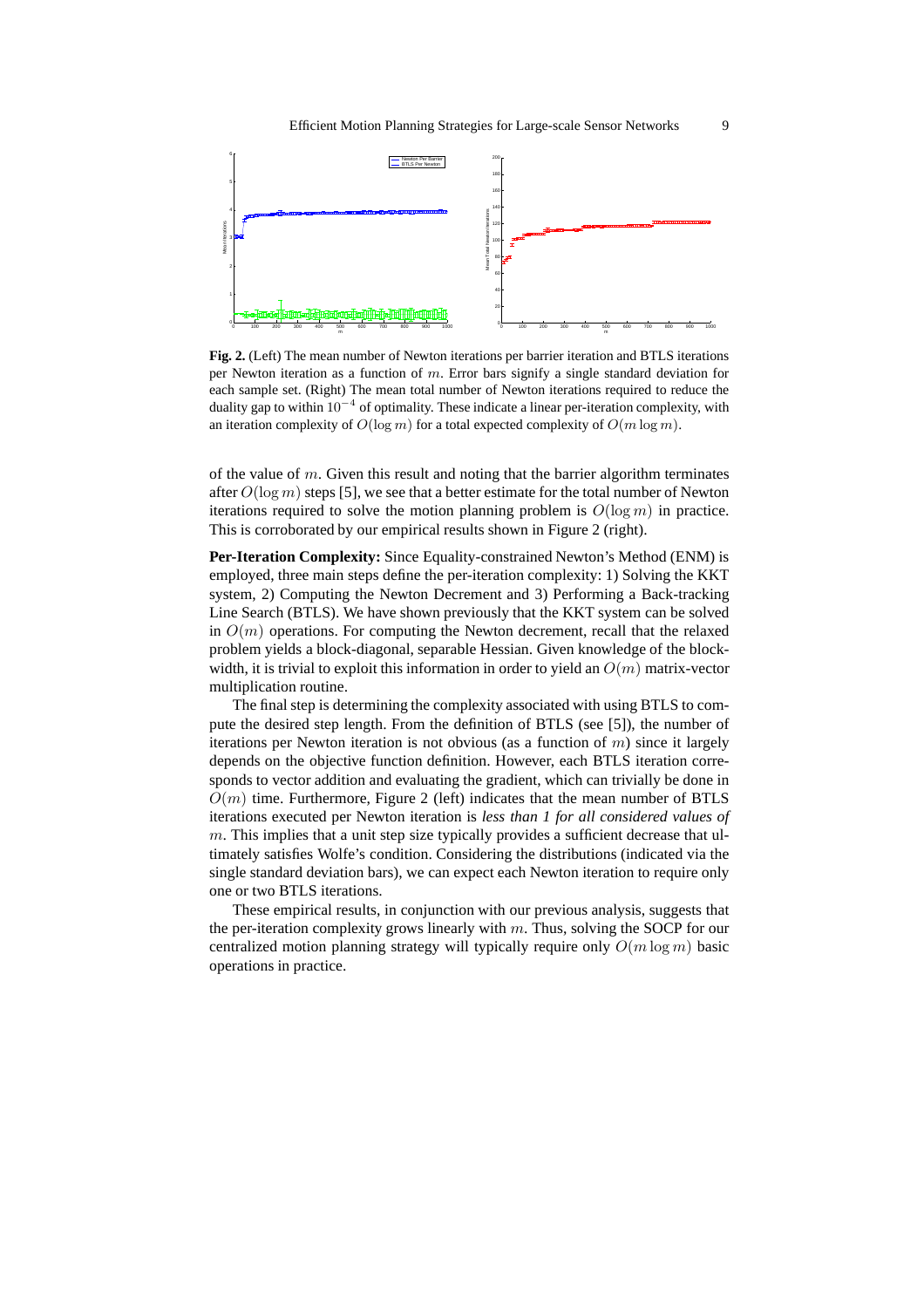# **5 A Computationally Distributed Approach**

Our centralized solution features both a band-diagonal linear system as well as a separable objective function. We shall leverage these characteristics to distribute the computational workload evenly across the network. The resulting  $O(\log m)$  expected per-node workload should enable our approach to be employed by a significantly less sophisticated class of processors, or to significantly larger-scale networks. We now define a hierarchical, cluster-based architecture for achieving this objective.

## **5.1 Architectural Overview**

Our paradigm solves convex optimization problems in the context of a hierarchical cluster-based network paradigm under the direction of some *root* node(s). The *root* is responsible for orchestrating the solve process; thus, it maintains a global state reflecting the status of the distributed computation. It is responsible for performing such tasks as initializing the network and determining when the solve process is complete. Although the *root* maintains a global perspective per se, its data view is primarily limited to that which affects the computation of its associated decision variables. The only exception is when it requests data from the network to determine the next state in the IPM solve process. For instance, when the root issues a request for Newton decrement data.

At the *root*'s disposal are the remaining nodes in the network, which we term the *secondary* peers. These nodes are considered *secondary*, because they serve only as a distributed memory pool and a computational engine for the *root* during the solve process; individually, they lack a global view of the solver and only manage data relevant to their computations. They wait until a data request is received that originates from the *root* or some neighboring clusterhead before transitioning into a state of distributed computation.

To reduce the communication overhead experienced at any node, we define the architecture to have a hierarchical scheme based upon network clusters. The role of clusterheads is to ensure that each request of the *root* is satisfied at the lowest level. Sub-nodes treat their clusterhead as a local accumulator and forward the requested information to that node where it is aggregated before being passed up the hierarchy, ultimately to the *root*. The result is that the root (and all clusterheads) only need to send a constant number of messages with each data request.

### **5.2 Distributing and Solving the KKT System**

Given the objective function and Hessian are separable, implementing a distributed Newton decrement or BTLS computation reduces to having each node pass its contribution to the greater value up the cluster hierarchy at request. For this reason, along with the fact that the per-iteration complexity of ENM is largely defined by solving the KKT system, we focus our discussion on distributing the  $LU$  solver. As will be seen, we can effectively distribute the process while providing per-node message, computation, and storage complexities of  $O(1)$ .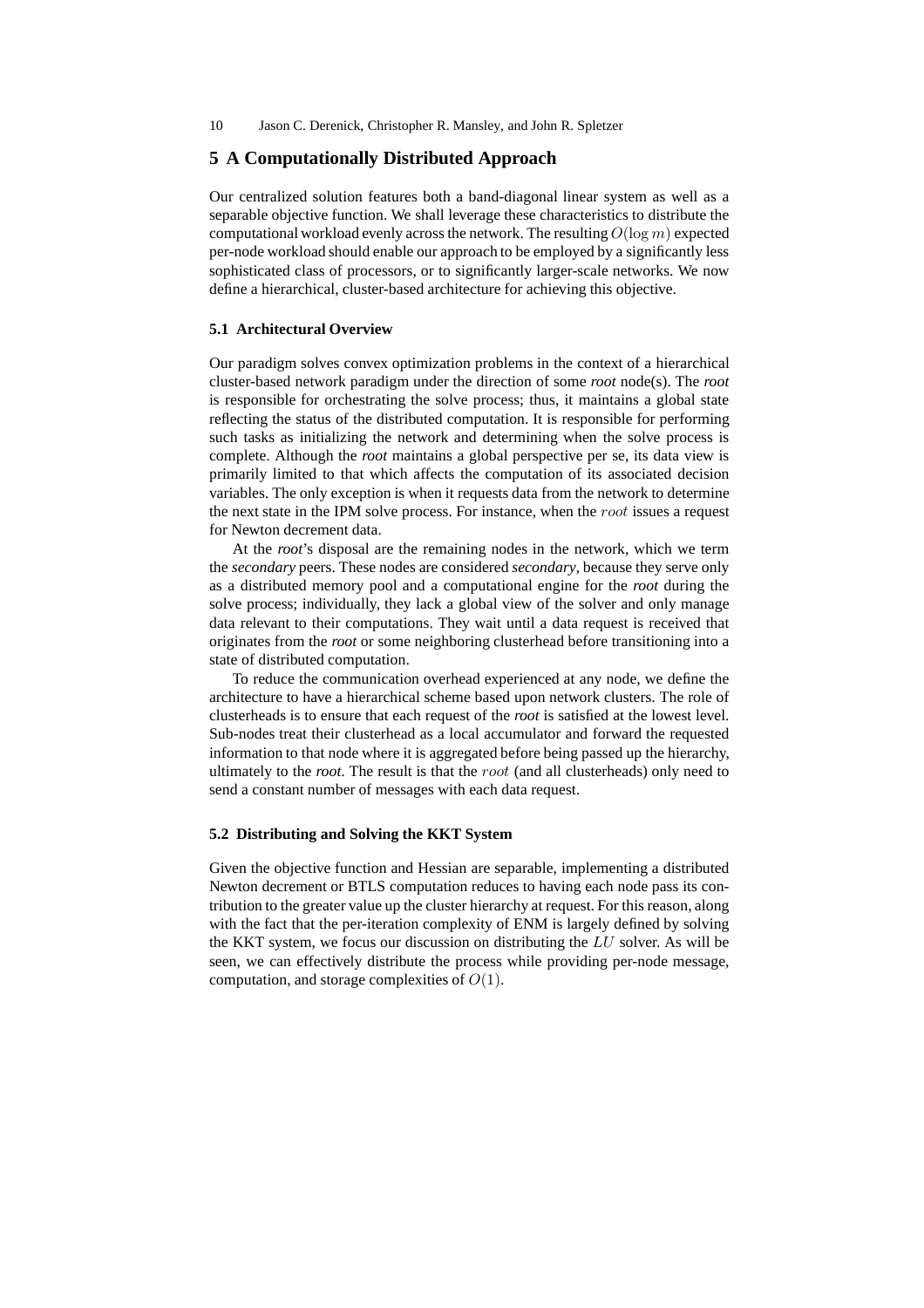To properly distribute the KKT system,  $K \in \mathbb{R}^{y \times y}$ , among m nodes in a WSN, we make the assumption that the system is band-diagonal with respective upper and lower bandwidths of  $b_u$  and  $b_l$ . Additionally, we assume the matrix is represented in its equivalent compact form,  $K_c$ , where  $K_c \in \mathbb{R}^{y \times (b_l + b_u + 1)}$  [20]. We denote the solution vector or right-hand-side vector of the KKT system as b, where  $b \in \mathbb{R}^y$ .



**Fig. 3.** A non-zero dot-plot illustrating the decomposition of the compact KKT (i.e.  $K_c$ ) system for a configuration of 5 nodes in  $SE(2)$  solving the total distance metric. For this problem,  $b_l = b_u = 7$ . Notice that the middle  $(m - 3)$  nodes (i.e.  $n_3$  and  $n_4$ ) are assigned sub-blocks with identical structure.

Adopting this representation for  $K$ , we adapt the  $LU$ -based solver with partial pivoting outlined in [20]. Distributing this algorithm, we begin by assigning the  $i^{th}$ node,  $n_i$ , a sub-block,  $K_c^i$ , of  $K_c$ . Each  $n_i$  also manages a sub-vector,  $b_i$ , of b. The sub-vector contains the values corresponding to the equations contained in  $K_c^i$ . To illustrate this decomposition, we provide Figure 3, which shows the distribution of  $K_c$  for a team of 5 nodes in  $SE(2)$ . Given the dependencies between the equations in the linear system, devising a completely concurrent solution is not feasible. Thus, we assume the decomposition and subsequent solves are done one node at a time in a  $pass\text{-}the\text{-}bucket$  fashion, where node  $n_i$  decomposes  $K_c^i$  and then hands the process off to node  $n_{(i+1)}$ . This process continues iteratively until decomposition is complete. Both the forward substitution and backward substitution phases are conducted in a similar manner.

**Decomposition:** During the decomposition phase, the algorithm employs partial pivoting by searching at most  $b_l$  sub-diagonal elements in order to identify one with greater magnitude. This implies that a node in our WSN that is performing its respective decomposition may only need information pertaining to at most  $b_l$  rows, which may be buffered at one or more peers. In the worst case scenario, where each node only manages a single row, node  $n_i$  may have to query up to  $b_l$  of its peers (particularly, it may have to contact nodes  $n_{(i+1)}, \ldots, n_{(i+b_l)}$ ). With this result in mind, and defining  $\psi(i)$  as the number of peers node  $n_i$  has to contact, we offer the following theorem: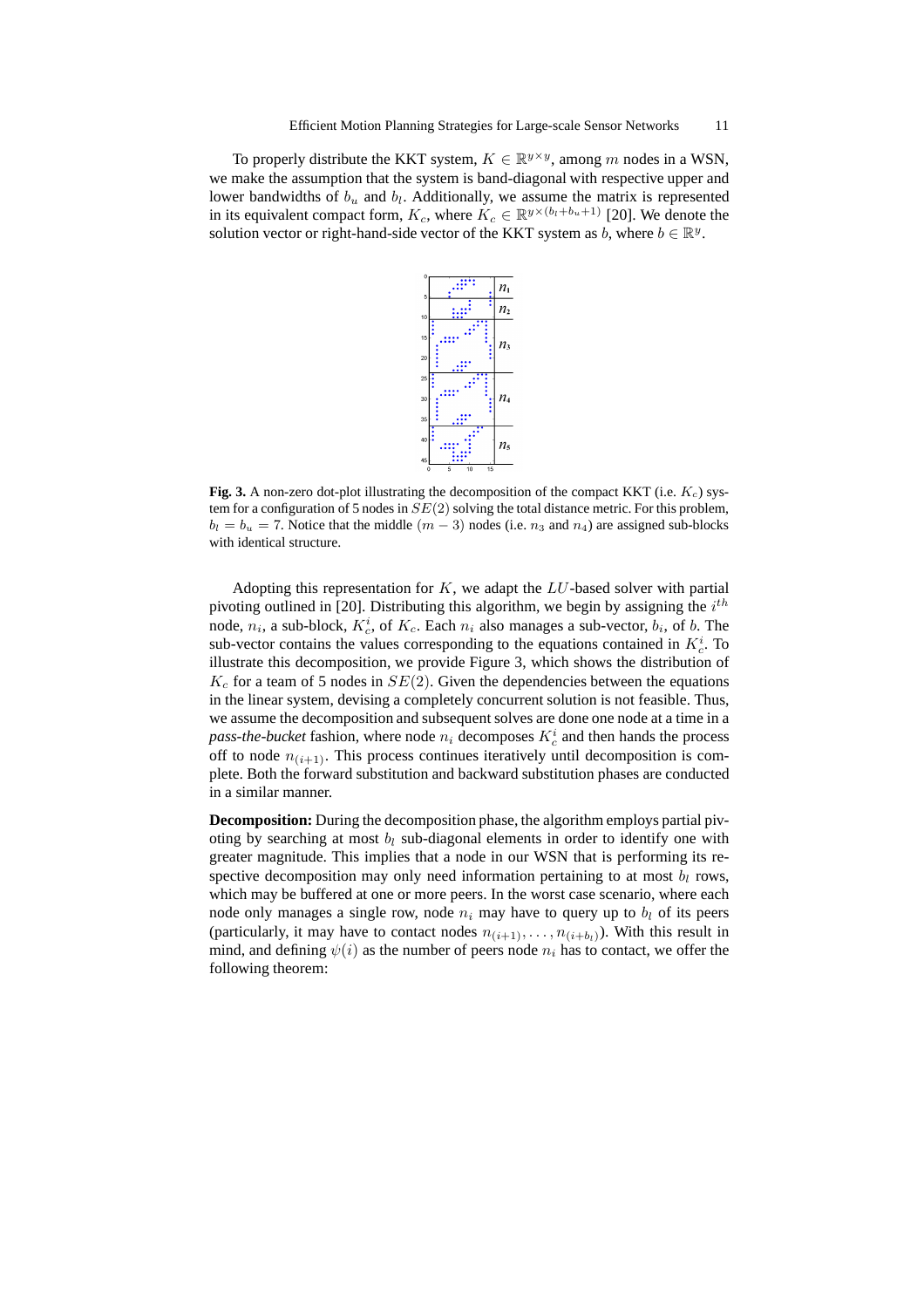**Theorem 1.** Let  $i \in \{1, ..., m\}$  and let  $K_c^j \in \mathbb{R}^{u_j \times (bl+bu+1)}, u_j > 0$  for  $j =$  $1, \ldots, m$ *. Define*  $\psi(i)$  *as a mapping from the node index/id i to the number of nodes* that have to be contacted by  $n_i$  during the decomposition of sub-block  $K_c^i$ . Given *this definition and these assumptions, the following holds:*

$$
\psi(i) \leq \phi(b_l, u_1, \dots, u_m) = \left\lceil \frac{b_l}{\left(\min_{i \in \{1, \dots, m\}} u_i\right)} \right\rceil
$$

*Proof. By contradiction.*

*Assume*  $\psi(i) > \phi(b_l, u_1, \ldots, u_m)$ . *Choosing*  $u_i = 1, \forall i \in \{1, \ldots, m\}$ , we see:

$$
\psi(i) > \left\lceil \frac{b_l}{1} \right\rceil = b_l
$$

*However, it must hold that*  $\psi(i) \leq b_l$ , since  $n_i$  will only ever require data about  $b_l$ rows during the decomposition of  $K_c^i$ .  $\bot$ 

To illustrate this result, consider Figure 3 again. Based on the assignment for our shape problem, we see that all nodes in the network except for  $n_1$  (which will only require communicating with two other nodes) will require communicating with at most a single node in order to successfully complete decomposition.

As decomposition progresses, node  $n_i$  iteratively constructs a permutation vector,  $p_i$ . Observing the algorithm, it is evident that the permutation value assigned to the  $j<sup>th</sup>$  position of  $p_i$  will be no more than  $(j + b_l)$ . This fact becomes important when forward substitution is started, because it implies that the solving node will have to communicate with at most  $\phi$  peers to resolve the values of  $b_i$  during this phase.

Once  $n_i$  has decomposed its sub-block, it notifies each of the  $\psi(i)$  nodes (i.e. nodes  $n_{(i+1)}, \ldots, n_{(i+\psi(i))}$  from which it acquired row information, before handing off the decomposition process. The content of each message is the modified row(s) and the adjusted permutation vectors corresponding to the changes  $n_i$  made with respect to row data each peer provided. Each peer updates the rows of its sub-block as well as the corresponding elements in  $p_i$ , before the process is handed off to  $n_{(i+1)}$ .

**Forward Substitution:** Similar to the decomposition phase, the forward substitution step is done in an iterative manner. In order to successfully solve its sub-block,  $n_i$  requires information from each of its supporting  $\psi(i)$  peers. These nodes must provide the corresponding rows that may be required by  $n_i$ 's forward substitution as well as any relevant components of their respective b sub-vectors. Upon completion,  $n_i$  sends a message to each of the peers with updated values for their respective b sub-vectors. It concludes by handing off the process to  $n_{(i+1)}$ .

**Backward Substitution:** The backward substitution phase begins when  $n_m$  completes the forward solve on its sub-block,  $K_c^m$ . Unlike the forward substitution phase, this phase requires a node to communicate with at most  $2\phi$  peers. The additional messaging is introduced via the upper triangular factor having a bandwidth constrained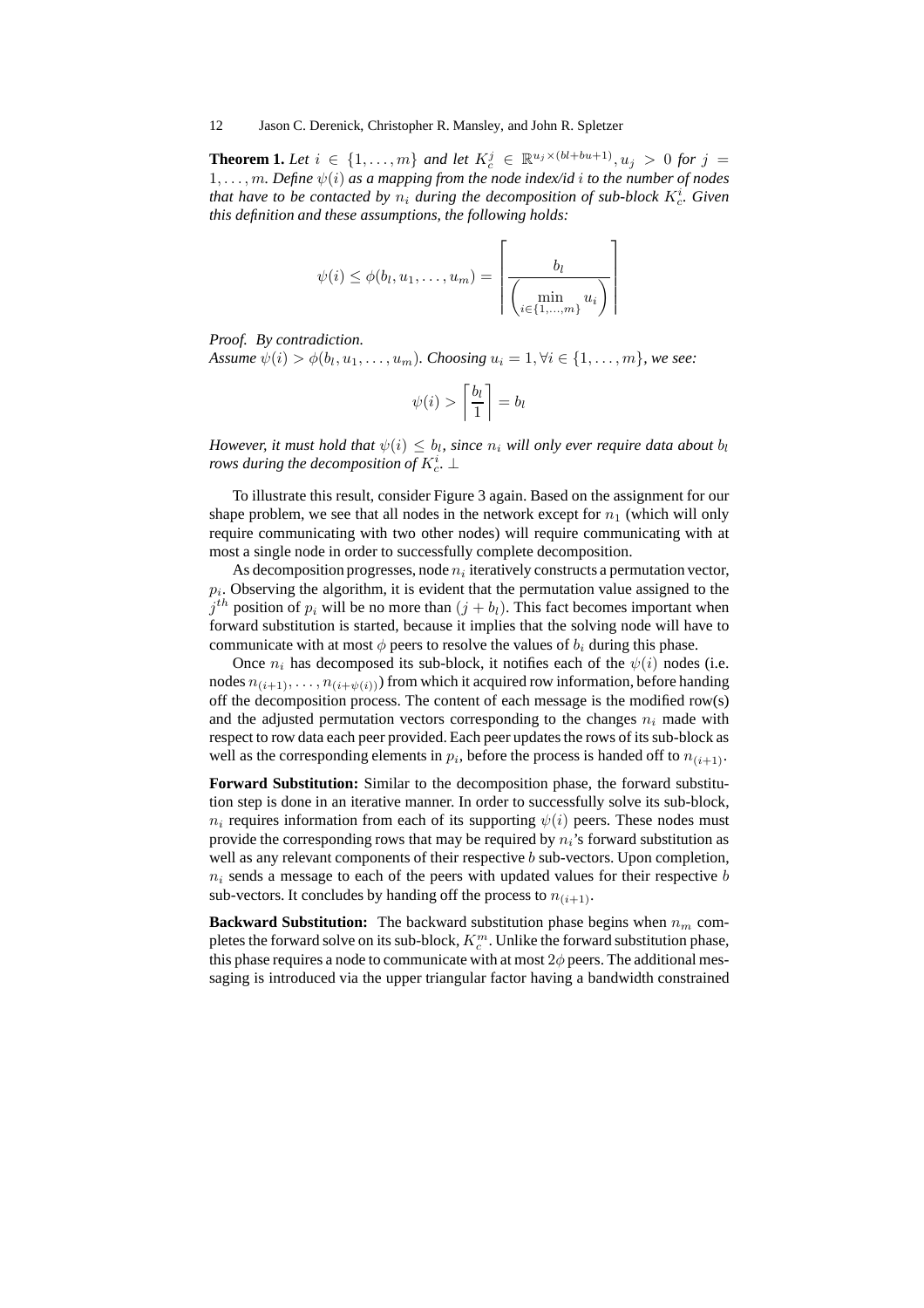no longer by  $b_u$ . As a result of row permutations, its bandwidth is instead bounded by  $(b_u + b_l + 1)$  [15]. To complete the backward substitution phase,  $n_i$  simply must acquire the row information and  $b$  vector data from said peers (all of which have already completed their respective backward substitutions). The process completes when the node managing  $K_c^1$  solves its sub-block.

LU-solver Complexity: For simplicity, the assumption is made whenever  $n_i$  requests row or vector data from any of its peers, the data is received in a single message. This assumption is reasonable, because the amount of row and vector data that has to be shared between any two nodes is a function of  $b_u$  and  $b_l$ , which are both independent of configuration size. As such, the number of messages required to transmit said data is also constant. Noting that data is delivered upon request, we see that the total number of messages sent by  $n_i$  is:

$$
O(2\psi(i) + 2\psi(i) + 4\psi(i)) \equiv O(8\phi) \equiv O(1)
$$
 (12)

Since all m nodes send  $O(1)$  messages during the solve, the total message complexity for the distributed LU process is  $O(m)$ . Furthermore, since  $n_i$  manages some  $K_c^i$  (along with  $b_i$  and  $p_i$ ) and row data received by as many as  $\psi(i)$  peers, storage is also bounded by a constant that is a function of  $b_l$  and  $b_u$ . With  $O(\log m)$  expected iterations, this translates to a total of  $O(m \log m)$  messages in the overlay network.

#### **5.3 Experimental Results**

To demonstrate our approach, we implemented the distributed framework on a team of six Sony Aibos and charged the team with transitioning to a delta formation. Each Aibo was outfitted with a unique butterfly pattern [6] that was tracked via an overhead camera system serving as an indoor "GPS". Figure 4 (left) shows the initial



**Fig. 4.** (Left) An initial dispersion of 6 Aibos, along with overlaid lines/points mapping each to its computed optimal position. (Right) The Aibos after reconfiguring to the desired delta shape formation. All computations were done in a distributed fashion, with each dog being responsible for computing its optimal position.

configuration, along with lines mapping each to its computed optimal position. The objective was to minimize the total distance traveled by the team. Figure 4 (right)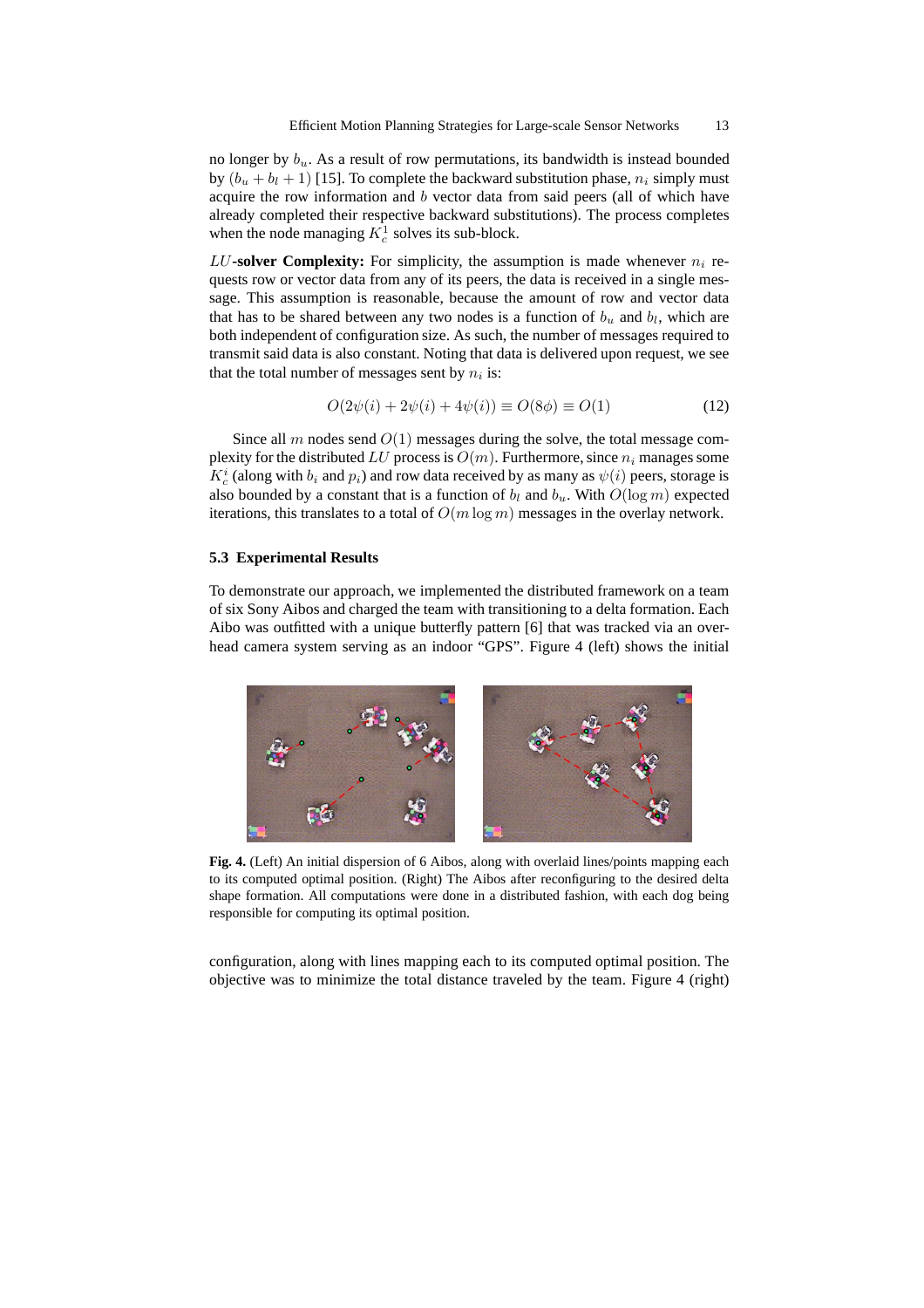shows the Aibos after transitioning to the optimal shape configuration. All computations were done in a distributed fashion, with each dog being responsible for computing its objective position and local control inputs.

## **6 A Decentralized Hierarchical Approach**

For our decentralized approach, we assume a hierarchical network design whereby a small number of *leader* nodes acting as exemplars solve the motion planning problem. This allows the remaining *follower* nodes to infer their objective positions through local observations. Such a model is attractive to not only hierarchical network architectures [12], but also models where minimizing data communication is a primary objective [1, 2].

For our decentralized approach, we make the following assumptions.

- 1. Each node knows the objective shape icon S for the network.
- 2. Leader nodes (individually or collectively) know the current network shape.
- 3. Follower nodes have *no knowledge* of the current network shape.
- 4. Follower nodes can identify their neighbors and measure their *relative* position.
- 5. Follower nodes can observe the *relative* heading of their immediate neigbors.

## **6.1 An** O(1) **Decentralized Solution**

Key to this approach is the realization that although the optimization problem includes  $2m$  decision variables (corresponding to the  $m$  robot positions), the feasible set is constrained to the equivalence class of the full set of similarity transformations for the objective formation shape. More concisely, there are only 4 degrees of freedom in determining a node's objective position on the plane which correspond to the translation, rotation, and scale of the objective shape.

As the leader nodes have knowledge of the current and objective shapes, they can solve for their objective positions using either of the approaches outlined in Sections 4-5. Follower nodes have more constrained knowlege, and as a result are incapable of estimating their objective positions. However, an observation of the heading  $\omega_l$ of leader  $l$  introduces an additional constraint on the objective shape of the form  $(q_l - p_l)^T (\sin \omega_l - \cos \omega)_l = 0$  where all measurements are relative to the follower's coordinate frame  $F$ . If the headings of 4 leader nodes can be observed, the motion planning problem becomes fully constrained via the equality constraints. Perhaps more significant is that the problem can now be solved by the followe node in decentralized fashion, and in  $O(1)$  time regardless of formation size.

To see this, recall that in addition to this heading constraint, each robot imposes two additional equality constraints on the objective network shape as shown in Equation 1. With 4 leader nodes and 1 follower node, this corresponds to a total of 4 bearing and 10 shape constraints over 14 decision variables. However, noting that the shape index (*not* coordinate) assignments are arbitrary, the follower node can designate itself as the first index corresponding to the 3-tuple  $\{p_1, q_1, s_1\}$  and associate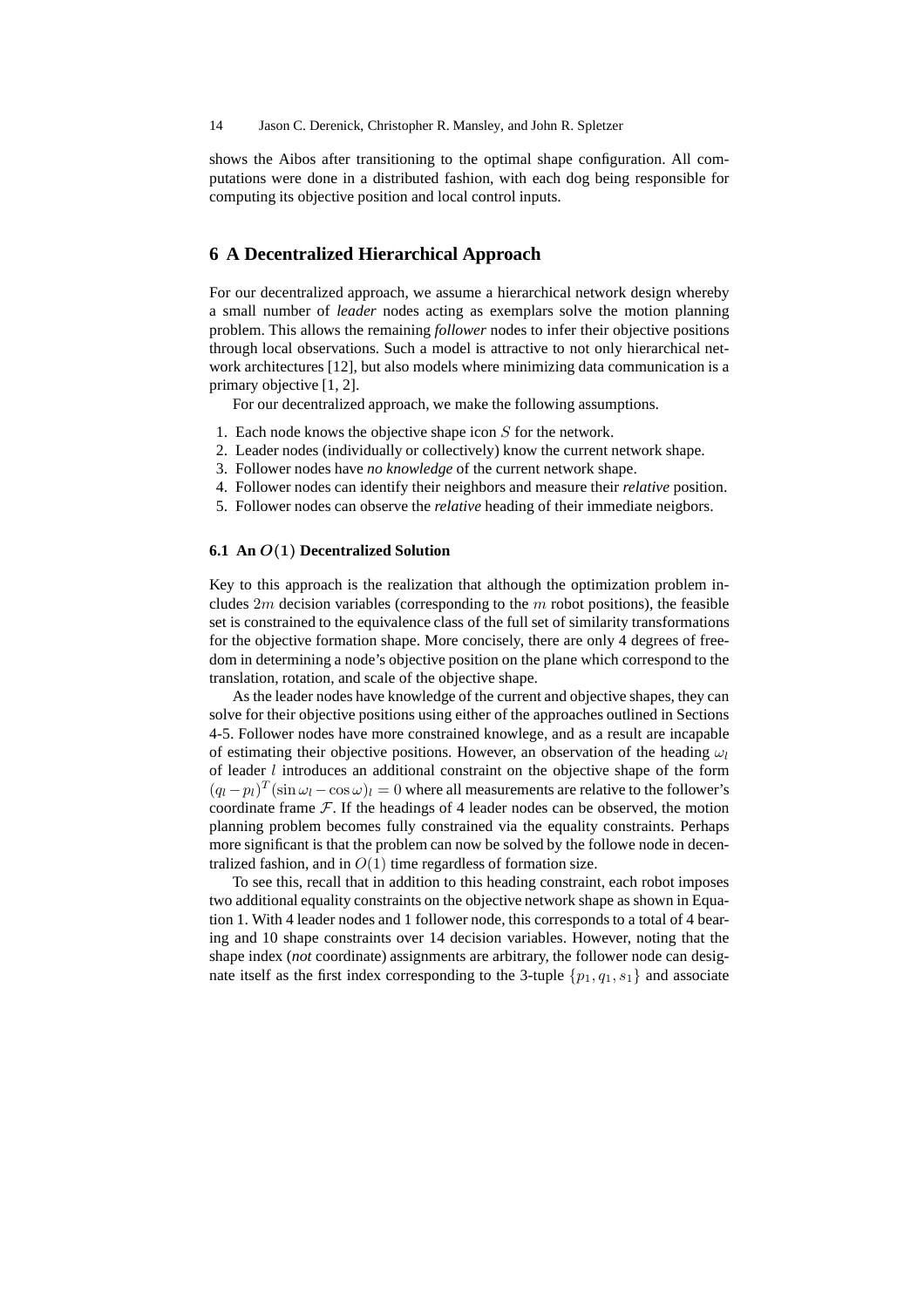one of the observed leaders with  $\{p_2, q_2, s_2\}$ . This eliminates the associated shape constraints for these two nodes, and reduces the set to

$$
(q_l - p_l)^T (\sin \omega_l, -\cos \omega_l) = 0, \qquad l = 2...5
$$
  
\n
$$
\| s_2 - s_1 \| (q_l^x - q_1^x) - (s_l^x, s_l^y)^T (q_2 - q_1) = 0, \qquad l = 3...5
$$
  
\n
$$
\| s_2 - s_1 \| (q_l^y - q_1^y) - (s_l^y, s_l^x)^T (q_2 - q_1) = 0, \qquad l = 3...5
$$
  
\n(13)

where  $l \in \{2...5\}$  now corresponds to the set of observed leaders. The constraint set is linear in q, and can be written in the form  $A\hat{q} = b$ , where the solution vector  $\hat{q} \subset q$  is the objective positions of follower and 4 observed leader nodes. It is a linear system of 10 equations in 10 unknowns, and is readily solvable via Gaussian elimination techniques.

Thus, each follower node can solve for its objective position (as well as its neighbors) so long as the *relative* position and headings of 4 neighbors can be observed. This is akin to biological systems (*e.g.* schools of fish, flocks of birds, *etc.*) capable of complex formation changes using only local sensor feedback. Furthermore, the solution is obtained from solving an  $O(1)$  sized  $(10 \times 10)$  linear system of equations - regardless of the number of nodes in the network. The assumption of knowledge of the objective shape does however require  $O(m)$  storage for each node.

It should also be noted that after solving for its objective position, each follower is "promoted" to leader status. As it migrates to its objective position, its heading can be observed by other follower nodes to solve their own decentralized problem. So, while in practice the actual number of leader nodes will be a function of the sensor network topology, in theory only 4 are *necessary*. This is illustrated below.

## **6.2 Simulation Results**

Figure 5 models the intial deployment of a sensor network. The objective configuration was a  $\{4,4\}$  tessellation on the plane with a tiling size of 10 meters. Unfortunately, positional errors introduced during deployment - modeled as Gaussian noise ∼  $N(0, \sigma_x = \sigma_y = 7.5)$  - result in a significantly different geometry (Figure 5a). To compensate for these errors, four leader nodes (red circles) solve the motion planning problem, and begin migrating to their objective positions. Relative sensor measurements allow the remaining follower nodes (blue triangles) to solve for their objective positions in decentralized fashion. The propagation of decentralized solutions through the network is reflected in Figure 5b. The decentralized trajectories that minimize the maximum distance that any node must travel, and the optimal network configuration achieving the desired shape are shown in Figures 5c-d. It was assumed that the sensing range of each node was 25 meters.

Note that in this case, the orientation of the shape was not constrained. If a fixed orientation was desired (*e.g.*, orthogonal to the  $x-y$  axes), the number of degrees of freedom would be reduced to 3 - as would the number of observations required to solve the decentralized problem. Fixing the scale would simplify the problem even further, requiring only 2 observations for each decentralized node solution. We should also emphasize that although in this example the decentralized solution was able to propagate through the entire network using the minimum number of leader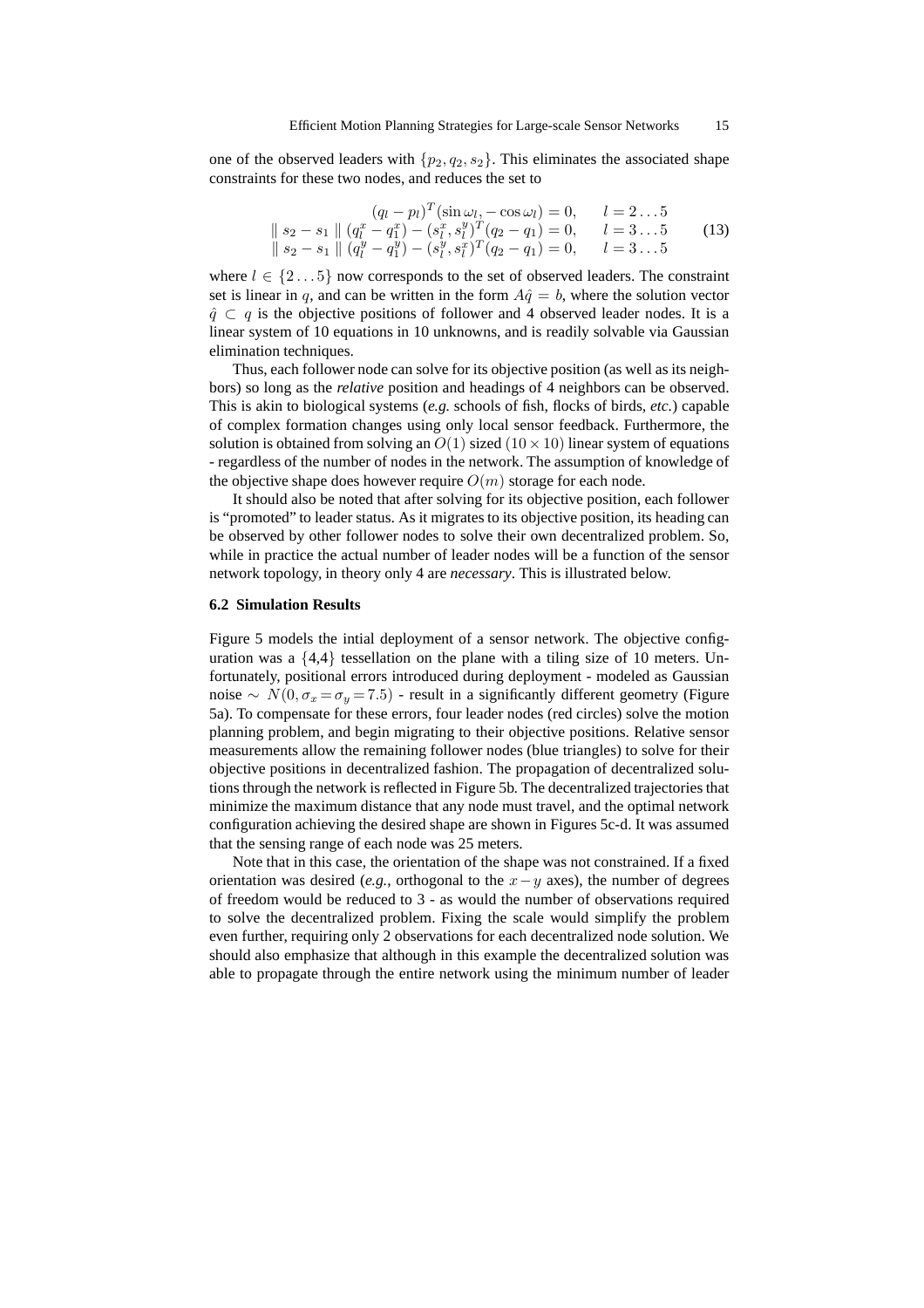

**Fig. 5.** Decentralized Motion Planning: (a) The initial network configuration with leader (red circle) and follower (blue triangle) nodes. (b) Evolution of the decentralized solution. (c) Node trajectories (d) Final network configuration achieving the desired {4,4} tessellation.

nodes, this will *not* typically be the case. More than likely, a small number of leader nodes will be associated with disjoint clusters in the network.

# **7 Discussion**

In this paper, we developed a set of motion planning strategies suitable for large-scale sensor networks. These solve the problem of reconfiguring the network to a new shape while minimizing either the total distance traveled by the nodes or the maximum distance traveled by any node. The centralized approach runs in  $O(m \log m)$ time in practice through banding the KKT system. The distributed approach reduces the expected per node workload to  $O(\log m)$  in exchange for  $O(\log m)$  messages per node in the overlay network. Finally, we derived a decentralized, hierarchical approach whereby follower nodes are able to solve for their objective positions in  $O(1)$ time from observing the headings of a small number of leader nodes.

We are currently extending these results to a more general motion planning framework. To achieve this, issues such as collision/obstacle avoidance will have to be addressed. The latter is a particularly challenging task, as the presence of obstacles introduces concave constraints on the feasible set, and the resulting problem is no longer solvable as a SOCP. We hope that randomization and convex restriction techniques [9] will still allow the problem to be solved for real-time applications.